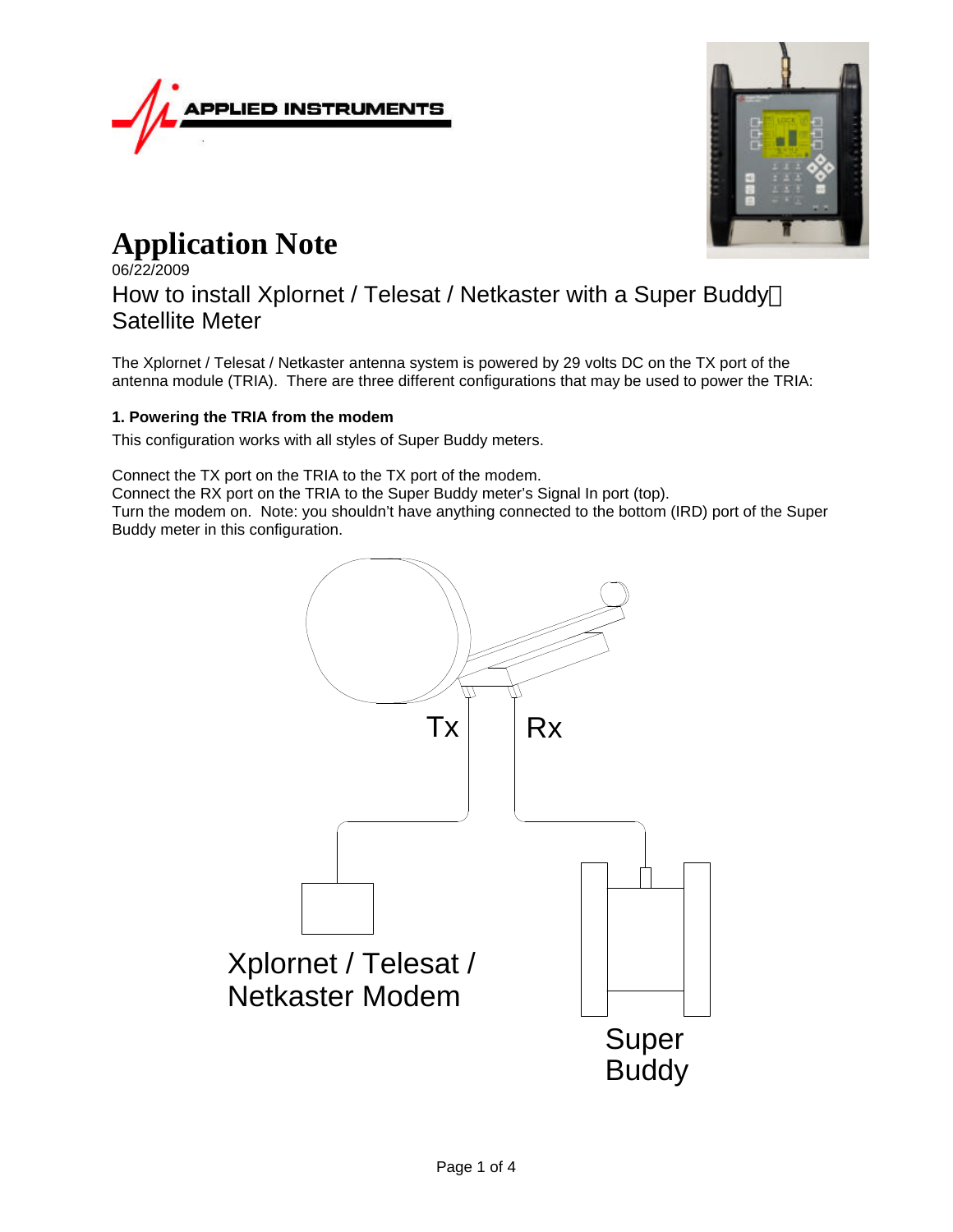## **2. With The Applied Instruments Super Buddy 29**

Connect the power passing side of a splitter to the TX port on the TRIA. Connect the DC block side of a splitter to the RX port on the TRIA. Connect the remaining port on the splitter to the Super Buddy meter's top (Signal In) port.

To prevent sparking and to protect components, connect all cables before turning the LNB power on. Turn off the LNB power before disconnecting the cables.



# **3. With The Applied Instruments Blue Bunny™ Voltage Converter Box**

Connect the TX side of the Blue Bunny converter box to the TX port on the TRIA. Connect the RX side of the Blue Bunny converter box to the RX port on the TRIA. Connect the remaining port on the converter box to the Super Buddy meter's top (Signal In) port. To prevent sparking and to protect components, connect all cables before turning the LNB power on. Turn off the LNB power before disconnecting the cables.

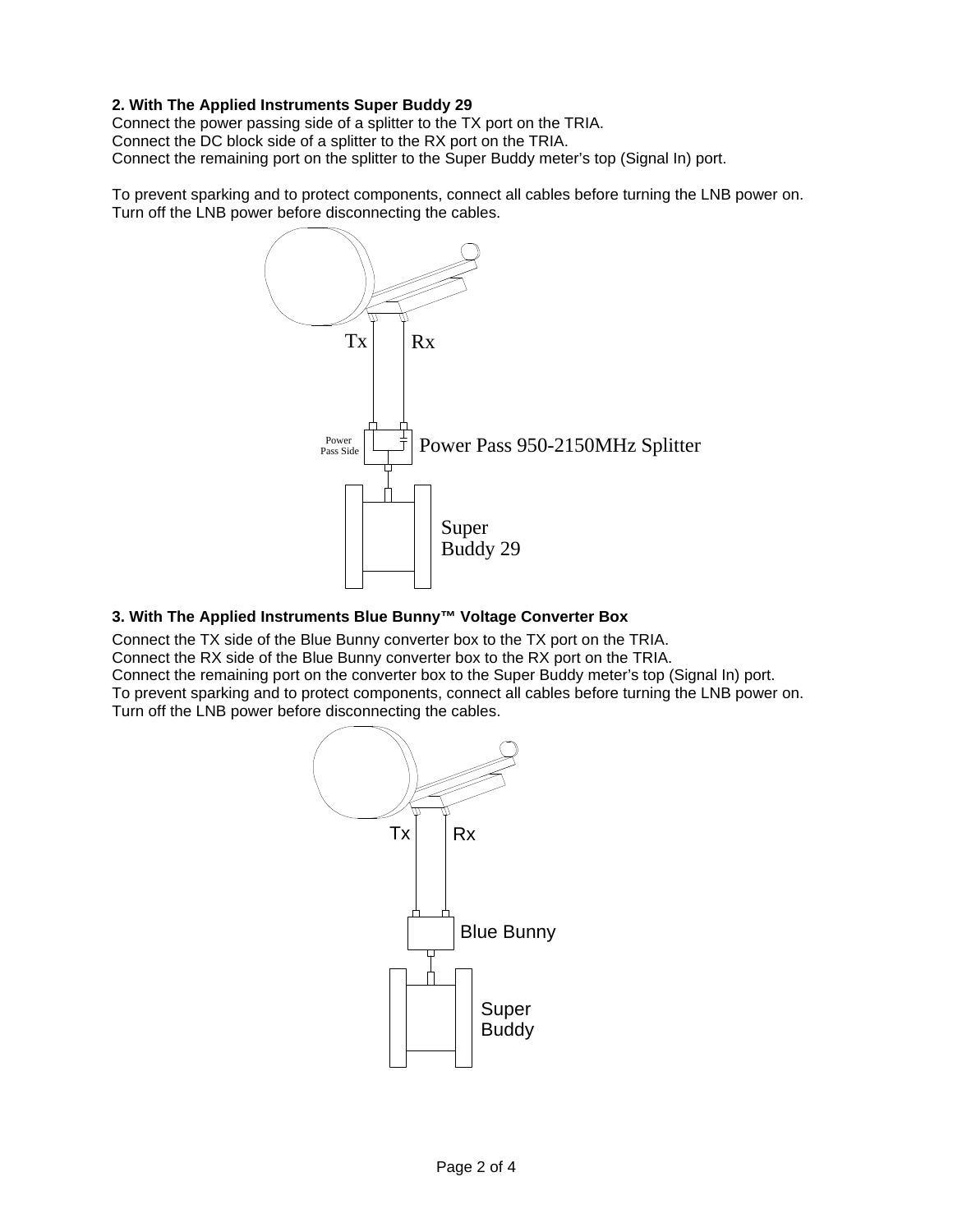## **Xplornet / Telesat / Netkaster Satellites**

Xplornet / Telesat / Netkaster provides service from two satellites. Anik F2 (111.1W) uses left-hand circularly polarized signals. The Anik F3 satellite (118.7W) uses right-hand circularly polarized signals. The LNB assemblies (TRIAs) for these systems are designed for either right or left-handed polarization. You must use the correct LNB assembly (TRIA) for the system you are installing.

## **Xplornet / Telesat / Netkaster Spot Beams**

The Xplornet / Telesat / Netkaster system uses spot beams for different areas. The spot beam numbers are NOT the same as the pointing aid (APA) settings, although they are related.

## **Meter Setup**

Push the **SYST** System soft-key to select the following:

- REGION vour geographic region
- SERVICE **Other Providers**
- SYSTEM **XPLORNET**
- LNB MODEL  $XPLORNET F2 if you are installing for the Anik F2 satellite (111.1W), OR$
- XPLORNET F3 if you are installing for the Anik F3 satellite (118.7W)
- SWITCH TYPE none

To make selections, arrow up or down to the item to change and press **Enter**, then arrow up or down to the desired option and press **Enter**.

Press **EXIT** or **DONE** to return to Run Mode

## **Zip Code Lookup**

Push the **ZIP** soft-key and enter the postal code where you are installing the system and then press the Enter key. *The Super Buddy will look up the zip code.*



The arm angle, skew setting and APA number are also calculated and displayed at the bottom of the screen.

Press **EXIT** or **DONE** to return to Run Mode